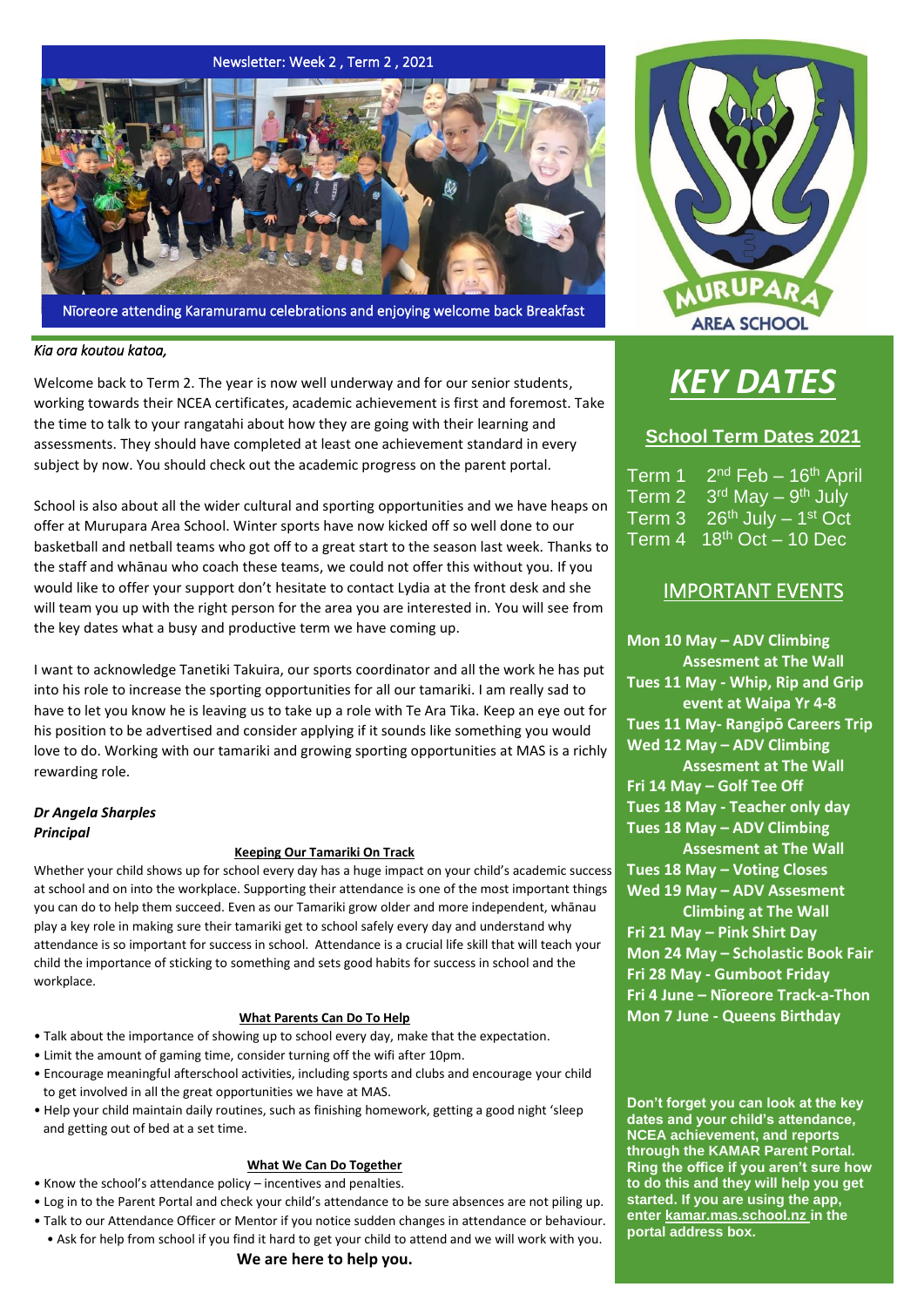## **Nīoreore News**

Mauri ora e te whānau and welcome to term 2! Nīoreore is excited to be back and have a number of kaupapa to look forward to during the coming weeks. Our overarching topic for this term is Reduce, Reuse and Recycle with a bit of Matariki flavour added in. We hope to up the anti on our hands on learning approach and we hope that you can come in and share your skills and knowledge with your tamariki and their friends. Ngā mihi mahana ki a koutou katoa.

> Na Whaea Miriama Iti-White Nīoreore hub leader

# **Start of Term Breakfast**

The first day back at Term for Nīoreore Hub was a yummy breakfast! Porridge and baked beans on toast with awesome conversations had around the kids holidays. A great way to start the term with tuakana and taina sitting together. Thanks Whaea Jamie and Matua Jay-Dee for all your help and of course the awesome Whaea Audrey and Whaea Rosana. Ka mau te wehi!!



## **Karamuramu 10th Anniversary**

## **By Whaea Marie Greenhalgh**

What a beautiful day we had at the 10th anniversary of Karamuramu Kindergarten. Whaea Audrey and I took our new entrant class. Maia and Henry presented our gift of two fruit trees. Our children and all the children from many other kura and kohanga were perfectly behaved and it was a joy to be in such a beautiful environment. The plaque in memory of Whaea Audrey's brother Frank was also placed on his garden in memory of this great man who made a huge contribution to this Kindergarten from its inception some 30 years ago. We were honoured to be there. The hakari for the children  $-$  a huge grazing table – bought looks of amazement as they gathered around. The hangi prepared by Ish and his helpers could not have been more delicious. Audrey and I were very reluctant to leave as were the children. Thank you so much the WHANAU of Karamuramu from us all.

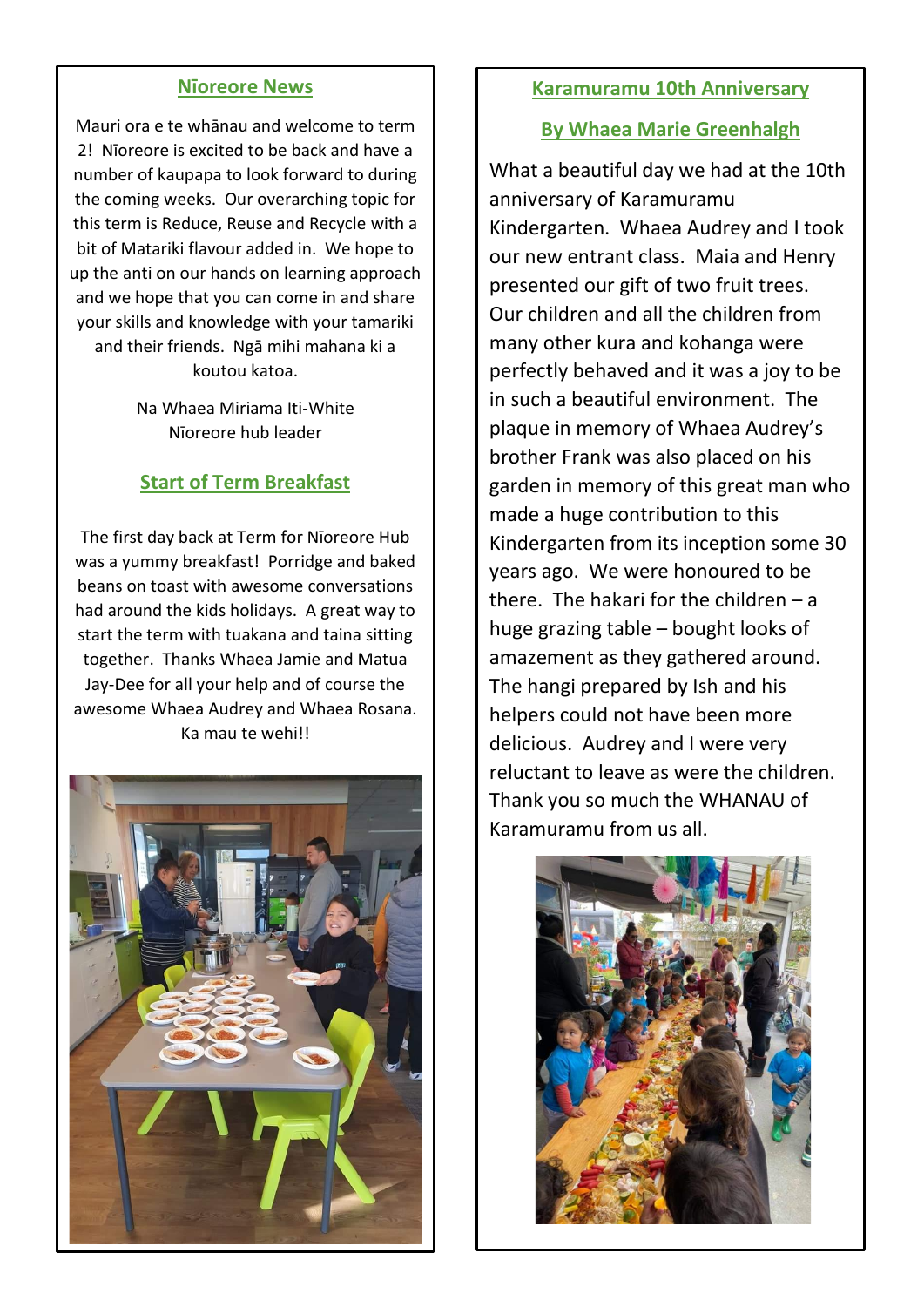## **Karangaranga News**

A few weeks ago, Karangaranga leaders were nominated and voted by kaiako at our school. They have been taking their responsibilities and roles in our hub seriously like organising and leading our assemblies, leading karakia, sorting minor conflicts in our playground, attending meetings, providing lunchtime activities for our students etc. They will be involved in a leadership programme led by Bay of Plenty Sport from next term onwards.

The following students are our new leaders: (Year 7) - Grayson Te Aho, Che'Vorn Delamere, Jerry Grace (Year 8) Manaia Hanuera-Gavigan, Leona Pouwhare-Adams (Year 9) Leon Stilwell-Nepson (Year 10) Tyshawn Delamere, Edward Joseph Te Aho, Ronnie Herewini, Leah Sneddon, Kristopha Robinson and Marunui Ruri-Poumako. Congratulations to these students who have obviously shown great leadership potential.

We have employed a few students in our hub in certain roles. We have four **journalists**, who will capture significant moments/highlights from this year and write articles for our facebook page and newsletters. These students are: Kayleigh (Year 9), Taryn (Year 8), Satriani (Year 8), Shazayviah (Year 8) and Rangi (Year 8). Our photographers are: Punky (Year 9), and Meheyla (Year 9).

We also have employed some **Sports Coordinators** who have been busy organising lunchtime activities for our tamariki. These students are: Cruz (Year 8), Kenana (Year 8), EJ (Year 10), Marunui (Year 10), Tyson (Year 8), Skylark (Year 8), Leona (Year 8), Tyshawn (Year 10), Tamati (Year 11). Another important role identified which targets our artistic students, is to create our display areas. I have employed some **artists** to set up display areas for our "Wall of fame" and some of our mantras like "Ko au ko koe, Ko koe ko au" "Treat others as you want to be treated yourself." Your children are told "Do the mahi, get the treats." They may not get paid in monetary ways, but they will definitely be acknowledged and rewarded at the end of each term.

## **Rock climbing. Written by Year 8 Student Taryn Poi**

On Monday the 29th of March, a group of students from Karangaranga were given the opportunity to participate in mountain biking with Julie Tumarae and the police, these students were: Tyshawn Delamere, Kristopha Robinson, Leona Pouwhare-Adams, Ford Edwards, Daniel Te Aho, Whenua Toko, Tangata Toko, Te Raukura Ranui Tai and Jayziah Hanuera. Unfortunately, due to the weather conditions students were advised to do rock climbing rather than mountain biking. At 11:15 the students were reserved to The Wall and Basement Cinema placed at Rotorua, Hinemoa street.

The wall is almost 20m at its highest point with 56 different climbs, 28 lead climbs which 2 partners are needed. The climber has to take the lead while the belayer manages the rope of the climber at ground level. 26 top ropes, which the climber is attached securely to a rope that passes through an anchor that is at the top of the climb and then passes down to a belay device. Including a caving ladder that is 17m high.

Scott, (the owner of The Wall and Basement Cinema), Mark and Simon (employees), demonstrated how to use the equipment, and explained the safety rules. Firstly, Simon used Tyshawn as an example, teaching the students how to attach the ropes to the carabiners, also teaching the students when belying to tow the rope down gently while

the climber is climbing so the rope does not get

loose.

The students really enjoyed themselves. They had a very great time; a few students went on the top ropes while the others stayed on the lead ropes some even climbed blindfolded. A few even challenged themselves by going into the enclosed climbs, and also the caving ladder. Every student's first climb wasn't really a problem but going down was a bit of a struggle, when the students had to abseil, it was very fearful, just because of the fear of falling but soon they began to feel more confident and unafraid.

Time went fast once it was time to go back to school kids were overworked and drained. But it really was a terrific day, students came back to school resolving how great their day was and how fun the experience had been.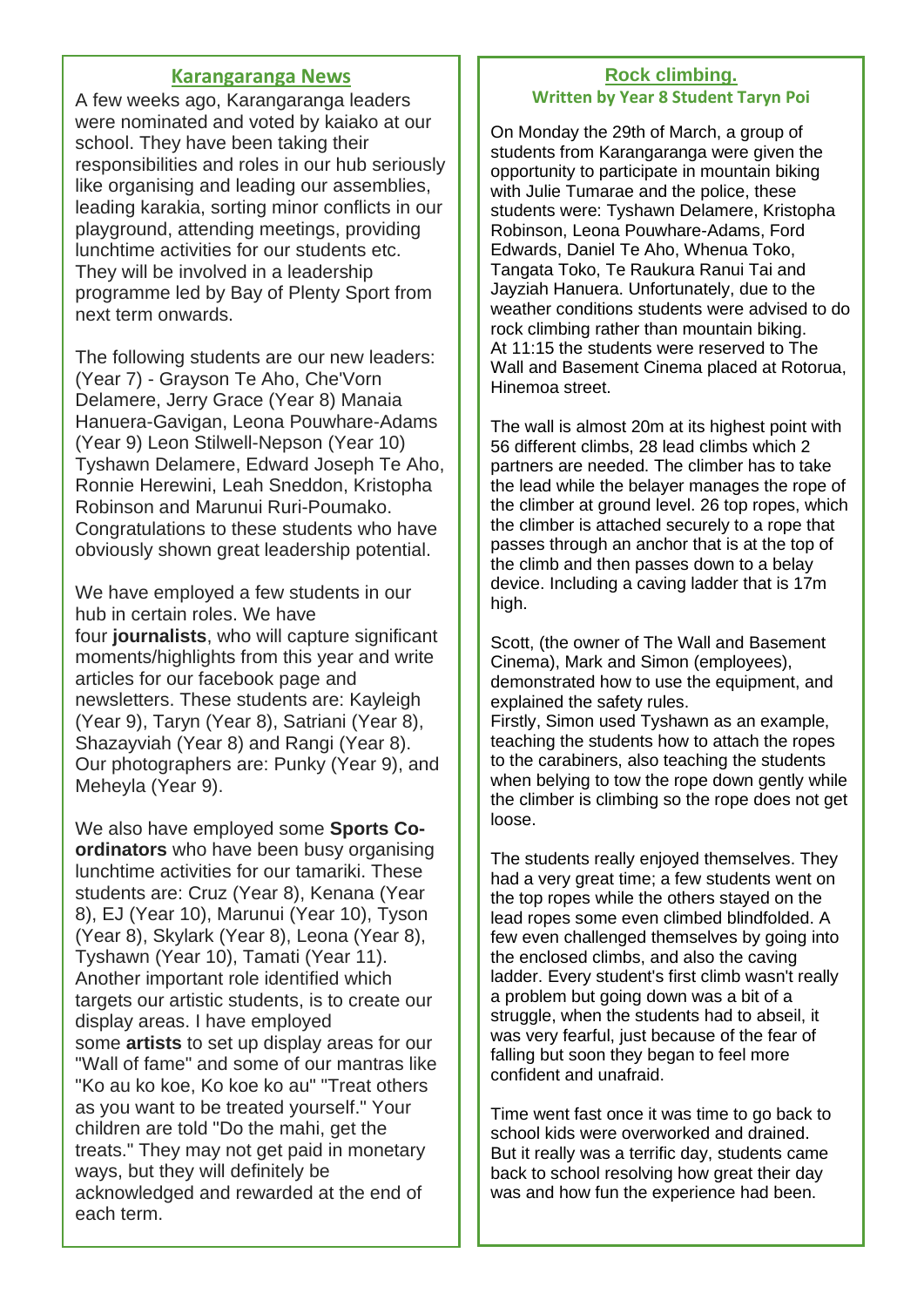# **Rangipō News**

We are glad to be back at school and look forward to the busy term ahead. So far, we have settled on some hub events as follows:

Careers Expo to be held at the Events Centre in Rotorua Tuesday 11th May 2021. Years 11 - 13 will travel by bus to the venue and take 2 - 3 hours to browse the many stalls. Students will be able to talk with representatives from Primary Industries (farming etc), Defence Forces, Manufacturing Sector, Service Industries and many more. This is an important day for our students so please support them to attend.

Wednesday Rangipo will lead the first Hui a Kura.

Next week we have 5 senior leaders who will attend a Defence Force leaders camp. We congratulate these awesome representatives of our school and community. Shneill Bonnar, Christopher Taulago O'Brien, Rico Cairns, Zevania Mead, Legend Moses. They will be at Ohakea Air Base along with students from other academies from our region. Ka mau te wehi!!!

We are focussing on Whanaungatanga this term and are therefore promoting as many activities and opportunities to complete daily activities as a whanau.

You are more than welcome to join us to participate and or support us as we have an open-door policy and welcome your support of your tamaiti. Nau mai hoki mai mātua ma.

Na Whaea Teri Teddy



## **I AM HOPE GUMBOOT FRIDAY 28th May**



#### **A fun way to raise money for kids' mental health**

Having depression is like walking through mud every day. So every year, we ask you to show your support, put your gumboots on, give a gold coin, and take a walk in their shoes for just one day.

It's a fun way for kiwis to join in the mental health conversation, while raising money to provide FREE and timely counselling for any young person in need.

## **New Zealand's mental health challenge**

Last year in New Zealand 175 young people died by suicide and it is estimated another 3500 attempted to take their own lives. While Government agencies are doing their best some young people are stuck waiting up to six months to receive the counselling they so urgently need.

### **How much of my donation goes to YOUNG PEOPLE?**

100% of donations deposited by you into the Kiwibank Gumboot Friday account goes to counselling for young people by registered mental health practitioners. This is so your money goes directly where it is needed: to young people getting the help and support they need, when they need it most.